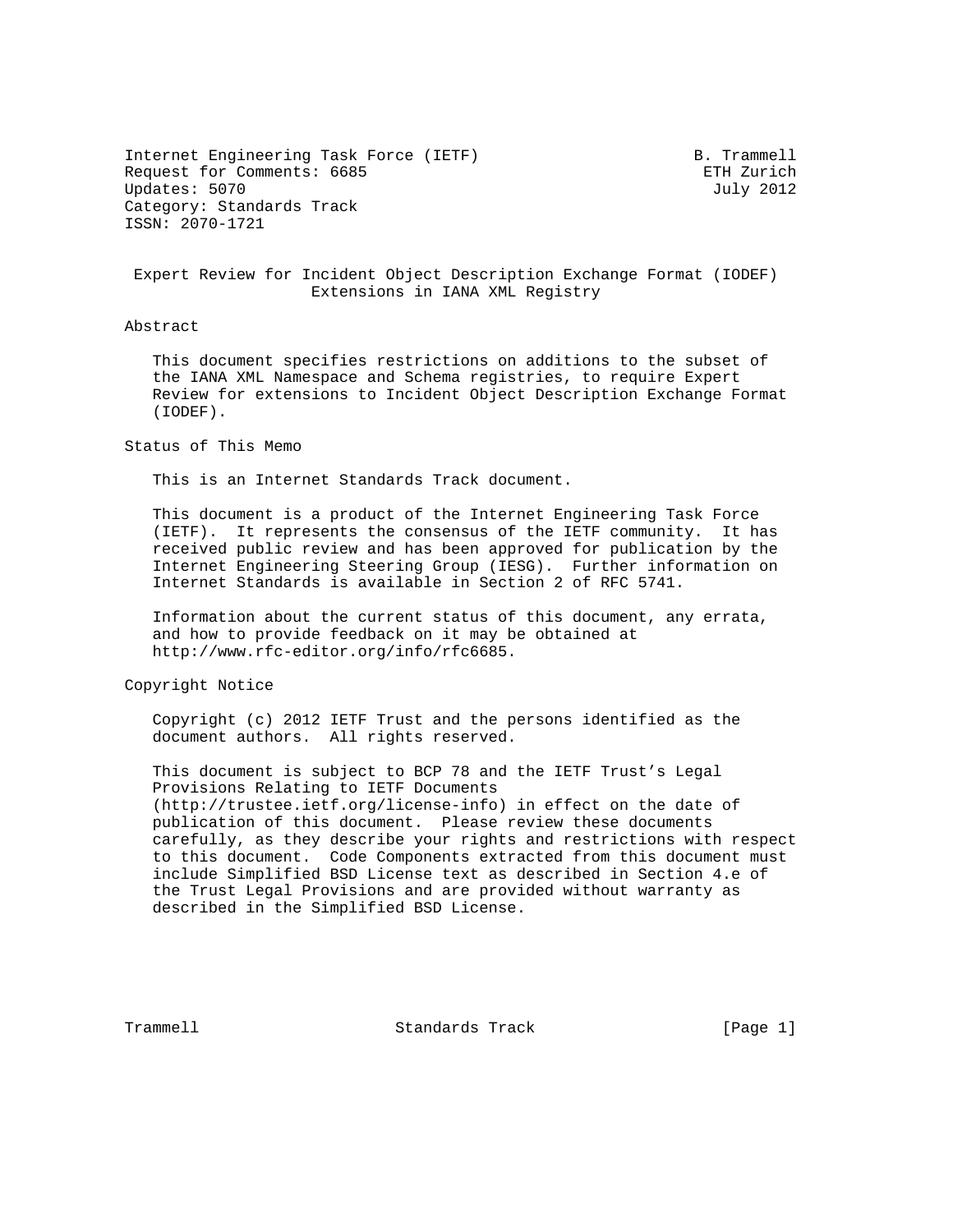1. Introduction

 IODEF extensions via class extension through AdditionalData and RecordItem elements, per Section 5.2 of [RFC5070], generally register their namespaces and schemas with the IANA XML Namespace registry at http://www.iana.org/assignments/xml-registry/ns.html and the IANA XML Schema registry at http://www.iana.org/assignments/xml-registry/schema.html, respectively [RFC3688].

 In addition to schema reviews required by IANA, these registry requests should be accompanied by a review by IODEF experts to ensure the specified AdditionalData and/or RecordItem contents are compatible with IODEF and with other existing IODEF extensions. This document specifies that review.

2. Expert Review of IODEF-Related XML Registry Entries

 Changes to the XML Schema registry for schema names beginning with "urn:ietf:params:xml:schema:iodef" are subject to an additional IODEF Expert Review [RFC5226] for IODEF correctness and appropriateness.

 The IODEF expert(s) for these reviews will be designated by the IETF Security Area Directors.

3. Security Considerations

This document has no security considerations.

4. IANA Considerations

 This document specifies additional expert reviews for IODEF extensions, on the XML Schema registry (http://www.iana.org/assignments/xml-registry/schema.html), in Section 2.

- 5. Normative References
	- [RFC3688] Mealling, M., "The IETF XML Registry", BCP 81, RFC 3688, January 2004.
	- [RFC5070] Danyliw, R., Meijer, J., and Y. Demchenko, "The Incident Object Description Exchange Format", RFC 5070, December 2007.
	- [RFC5226] Narten, T. and H. Alvestrand, "Guidelines for Writing an IANA Considerations Section in RFCs", BCP 26, RFC 5226, May 2008.

Trammell **Standards Track** [Page 2]